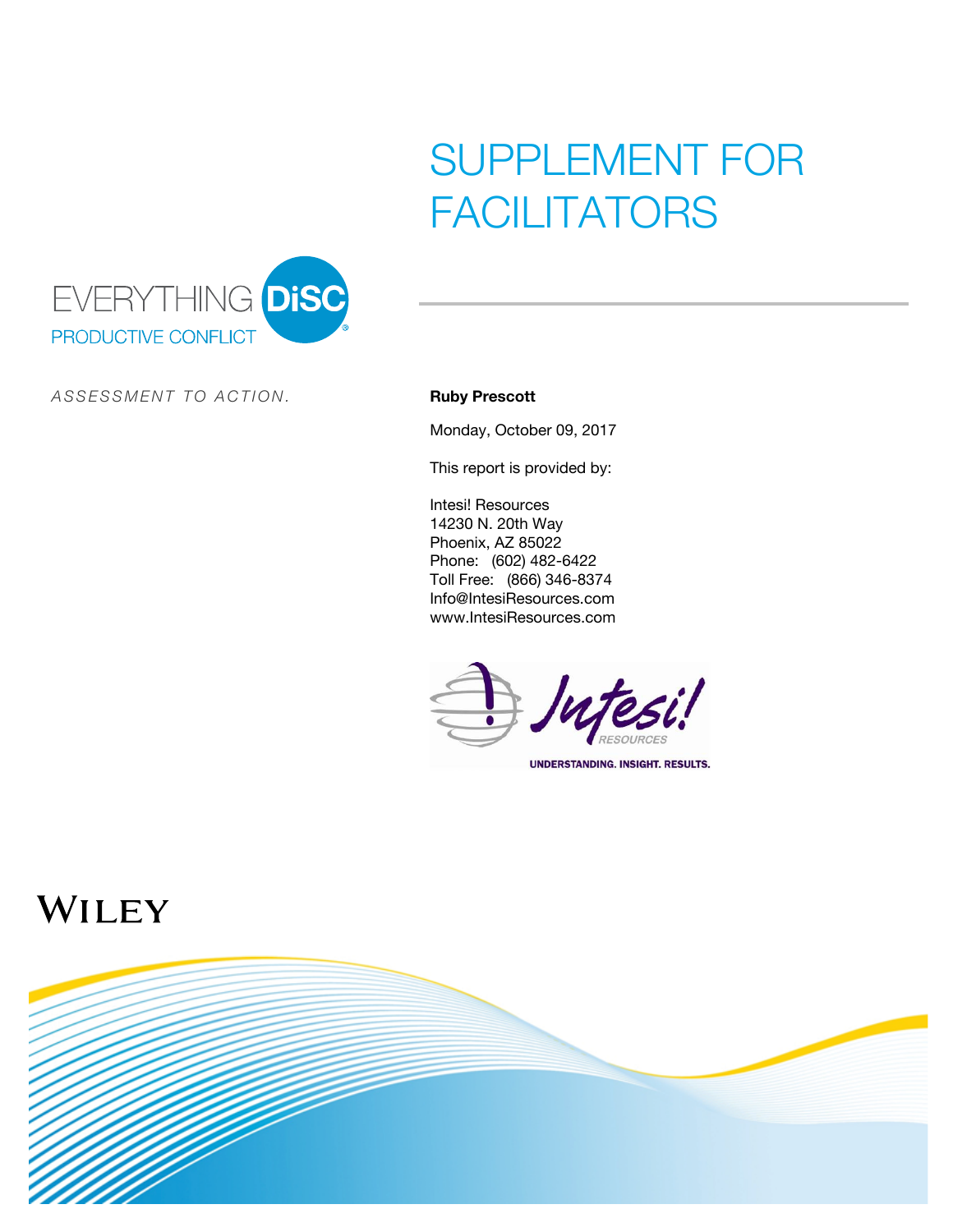### SUPPI FMENTAL DATA FOR RUBY PRESCOTT, D STYLE



This supplement provides for more in-depth interpretation of Ruby's DiSC® style, beyond the simple snapshot of the Everything DiSC® dot and shading.

1) Ruby's DiSC® Scales

The shape of the "umbrella graph" at right shows Ruby's scores on the **eight DiSC scales.** A proprietary algorithm based on these scores is used to calculate DiSC style and dot location. The closer each point is to the edge of the circle, the higher Ruby's score for that scale. For more information about these scales, please see the Everything DiSC Research Report.

2) Unexpected Items for Ruby's D DiSC® Style

The ratings for the following items are not correlated with Ruby's D style. The parentheses show the rating given to each item on a fivepoint scale.

*I am even tempered (4) I am daring (2)*



*I tend to challenge people (2) It's easy for me to find flaws in someone's logic (2)*

### 3) Ruby's Priority Subscales

Scores on the eight priority subscales specific to *Everything DiSC® Productive Conflict* are used to determine whether Ruby has one or more extra priorities. The shading on the DiSC map below shows that Ruby has **four priorities:** the three typically associated with the D style (Justification, Control, and Assertion), as well as one extra priority (Objectivity), as indicated by the stripes.





The bar graph above shows Ruby's scores on the **eight priority scales,** which were used to identify the extra priority on Objectivity.